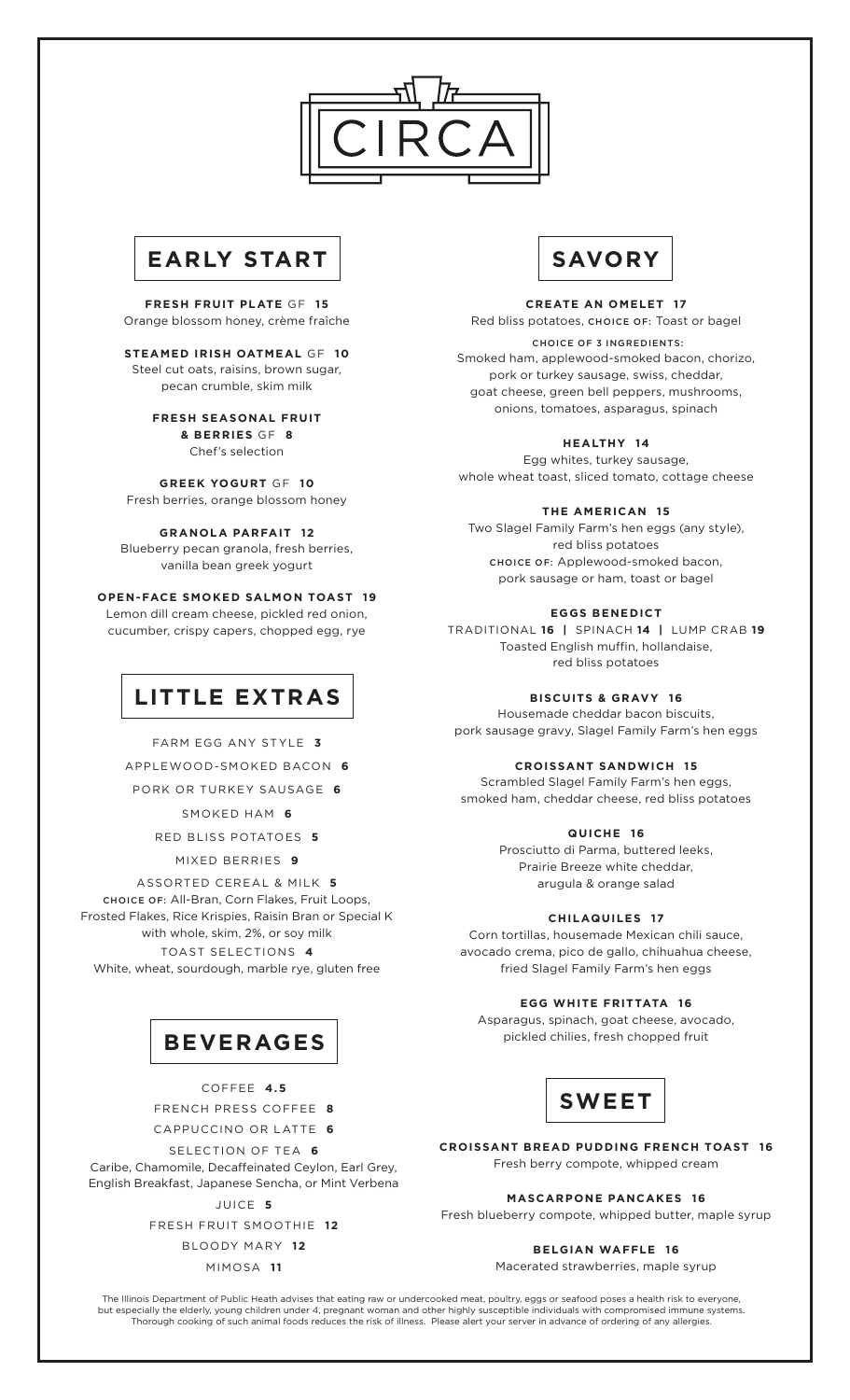

# SMALL PLATES | SALADS | SANDWICHES

**TUNA POKE 16** Avocado, seaweed, sesame, soy gelée

> **BEEF SKEWERS 15** Ginger soy, miso mustard, and sweet chili sauces

**CHICKEN SKEWERS 12** Ginger soy, miso mustard, and sweet chili sauces

**ROASTED BEETS 12** Goat cheese, candied walnuts, brioche crisp, balsamic reduction

**CHICKEN WINGS 12** Traditional hot; Maytag blue cheese dressing, celery, carrot sticks

> **FRIED CALAMARI 12** Marinara sauce, roasted garlic-lime aioli

**TUNA TATAKI TACOS 15** Asian vegetable slaw, sweet chili sauce

> **BLUE CRAB DIP 15** Fresh herbs, crispy baguette

**MARGHERITA FLATBREAD 12** Classic tomato sauce, mozzarella cheese

**SAUSAGE & KALE FLATBREAD 14** Ricotta cheese, chili flakes

**SOUP DU JOUR 8** Please ask your server for today's selection

**COBB 17** Spring greens, smoked chicken, tomatoes, applewood-smoked bacon, Maytag blue cheese, red onion, avocado, beet-pickled hardboiled egg, red wine vinaigrette

**SEARED SESAME TUNA 19** Spring greens, daikon, ginger, green onions, carrots, sesame soy dressing

**KNIFE & FORK CAESAR 12** Deconstructed, baby romaine, marinated sundried tomatoes, parmesan cheese, herb croutons, white anchovies, classic Caesar dressing

**KALE 14** Roasted beets, goat cheese, walnuts, brioche crisp, reduced balsamic vinaigrette

**ADD ONS:** grilled chicken **5** grilled salmon **7** grilled tuna **9** grilled shrimp **8**



TRUFFLE PARMESAN FRIES **10** FRENCH FRIES **6** SIDE SALAD **6** YUKON GOLD PUREE **8** MIXED VEGETABLES **7** GRILLED ASPARAGUS WITH LEMON **7** CHOPPED SEASONAL FRUIT **7** HOUSE-CUT POTATO CHIPS **6**

SERVED WITH CHOICE OF ONE SIDE

**LUX BURGER 19** Slagel Family Farm's beef, taleggio cheese. truffle aioli, short rib ragout, red onion jam, potato bun, truffle herb potato wedges

**THE GWEN BURGER 16** Slagel Family Farm's beef, white cheddar, applewood-smoked bacon, secret sauce, lettuce, tomato, potato bun

**TURKEY BURGER 16** Fresh herbs, house-pickled beets, fresh goat cheese, herb aioli, potato bun

> **CRISPY WHITEFISH 16** Classic slaw, malt vinegar aioli, buttery bun

**LOBSTER ROLL 21** Maine lobster, gulf shrimp, tarragon, aioli, sea salt, New England bun

**GRILLED CHICKEN WRAP 14** Sundried tomato wrap, avocado, black bean salsa, chipotle ranch

**FRIED CHICKEN SANDWICH 15** Asian slaw, pickled ginger, sriracha mayo

**SMOKED TURKEY CLUB 15** House-smoked turkey, applewood-smoked bacon, roasted peppers, mayo, tomato, lettuce, multigrain bread

# **LARGE PLATES**

**ROASTED SALMON 27** Crispy rice cake, bok choy, black bean vinaigrette

**SKIRT STEAK 31** Potato and chorizo hash, chimichurri

**HICKORY CHICKEN 25** Hickory-smoked Slagel Family Farm's chicken breast, roasted rainbow carrots, potato and parsnip puree, chicken jus

# **DESSERTS**

**VANILLA BEAN CRÈME BRÛLÉE 8** Served with seasonal berries

**COOKIES & MILK 8** Chef's assorted cookies with milk

**FRIED SEASONAL FRUIT PIE 8** Served with Chef's ice cream

**CHOCOLATE & PEANUT CRUNCH 8** Milk chocolate mousse, peanut, caramel

> **SORBET 8** Lemon or mango

The Illinois Department of Public Heath advises that eating raw or undercooked meat, poultry, eggs or seafood poses a health risk to everyone, but especially the elderly, young children under 4, pregnant woman and other highly susceptible individuals with compromised immune systems. Thorough cooking of such animal foods reduces the risk of illness. Please alert your server in advance of ordering of any allergies.